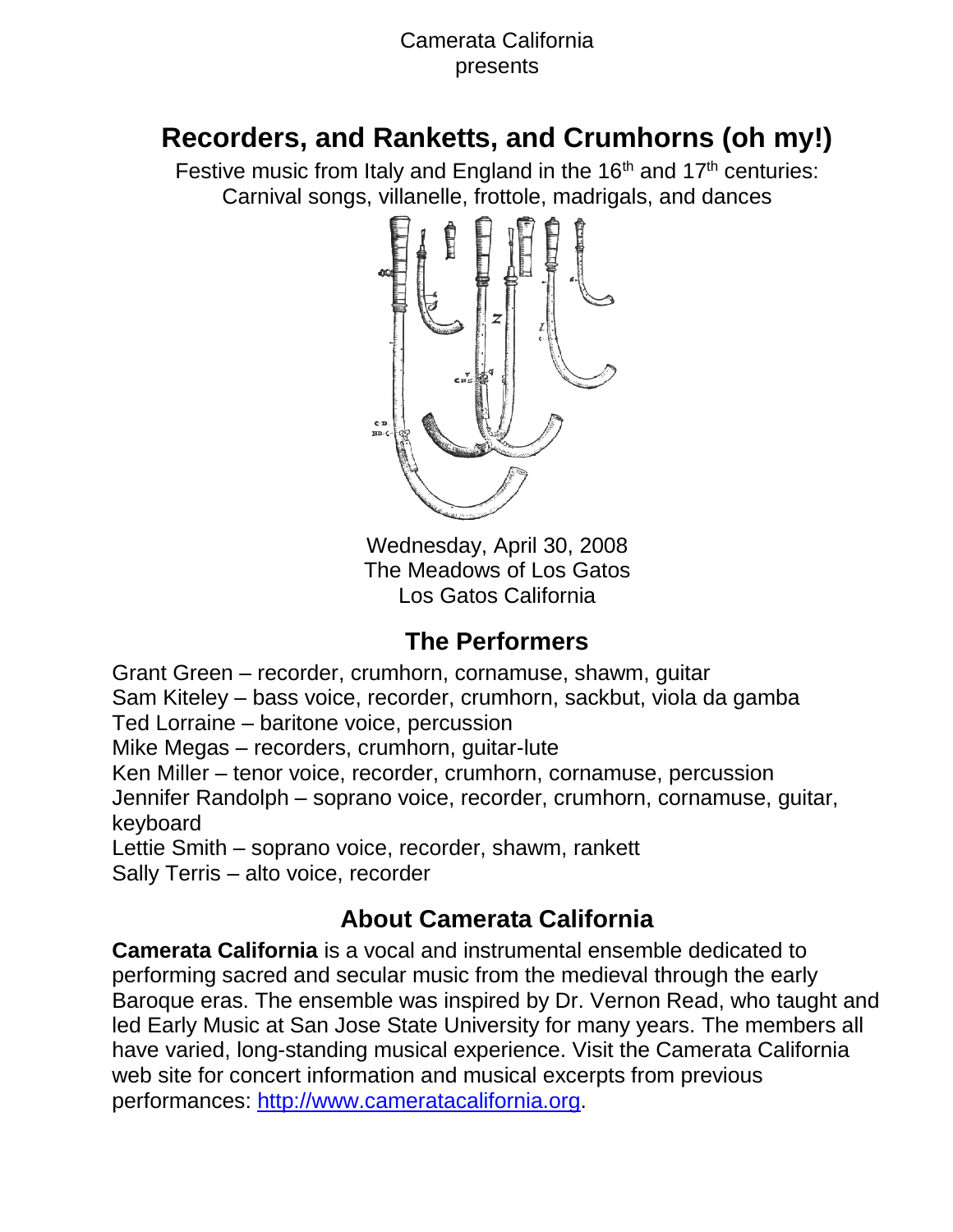# **Program**

|           | Canto di cardoni (Carnival song)                                                                                                                                                        | Anonymous, c.1500                                                                                                                   |
|-----------|-----------------------------------------------------------------------------------------------------------------------------------------------------------------------------------------|-------------------------------------------------------------------------------------------------------------------------------------|
|           | Canzoni villanesche<br>Madonna nui sapimo bon giocare<br>Medici nui siamo                                                                                                               | Giovane da Nola, c. 1510 – 1592                                                                                                     |
|           | Two early dances<br>L'arboscello ballo Furlano<br><b>Ballo Francese</b>                                                                                                                 | Don Giorgio Mainerio, c. 1545 - 1582                                                                                                |
|           | Canzoni villanesche<br>Cingari simo<br>Tri ciechi siamo                                                                                                                                 | Giovane da Nola, c. 1510 – 1592                                                                                                     |
|           | <b>Two frottolas</b><br>Non e tempo<br>Dimmi un poco che vuol dire                                                                                                                      | Marchetto Cara, 1465 - 1525<br>Michele Pesenti, c.1470 - c.1524                                                                     |
|           | Two early dances<br>Animoso<br>Moschetta                                                                                                                                                | Franceso Bendusi, fl. ca. 1553                                                                                                      |
| $\bullet$ | Italian song and madrigal<br>Un sonar de piva<br>• Tentalora (vocal)<br>Tentalora (instrumental)<br>Ecco mormorar l'onde                                                                | Rossino Mantovano, fl. c. 1550<br>Anonymous, 16th cent<br>Anonymous, 16th cent<br>Claudio Monteverdi, 1567 - 1643                   |
| $\bullet$ | <b>Selections from "Festino"</b><br>Il diletto moderno per introduzzione<br>Mascherata di Villanelle<br>Mascherata d'Amanti<br>Contraponto bestiale alla mente<br><b>Gli Festinanti</b> | Adriano Banchieri, 1567 - 1634                                                                                                      |
| $\bullet$ | English song and dance from court to the streets<br>Faerie Round (instrumental)<br>The silver swan<br>Earl of Essex galiard                                                             | Anthony Holborne, fl.1584 - 1602<br>Orlando Gibbons, 1583 - 1625<br>John Dowland, 1563 - 1626                                       |
|           | Soldiers, ships, and tobacco<br>We be soldiers three<br>Tobacco is like love<br>O metaphysical tobacco<br>We be three poor mariners                                                     | Thomas Ravenscroft,<br>$c.1590 - c.1633$<br>Tobias Hume, c.1569 - 1645<br>Michael East, 1580 - 1648<br>Ravenscroft, c.1590 – c.1633 |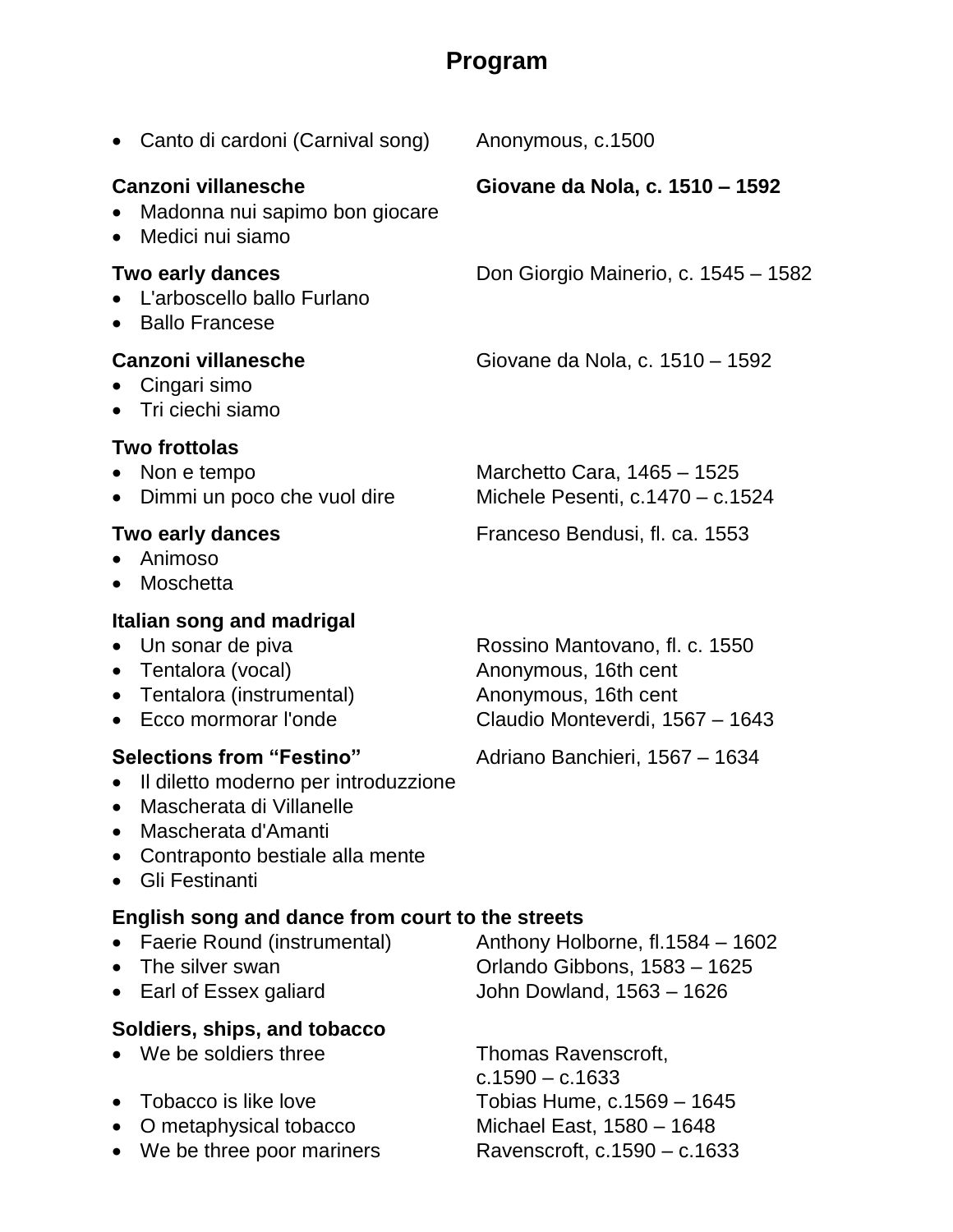## **Translations and Notes**

| • Canto di cardoni (Carnival song)                                                                    | Anonymous, c.1500                                                                                                              |
|-------------------------------------------------------------------------------------------------------|--------------------------------------------------------------------------------------------------------------------------------|
| Noi siàn, donne, maestri di cardoni,                                                                  | Ladies, we are master growers of                                                                                               |
| che ne' nostri orti si fan grossi et                                                                  | cardoons,*                                                                                                                     |
| buoni.                                                                                                | which in our gardens grow big and good.                                                                                        |
| Se'l far, donne, questa arte vi diletta,                                                              | If, ladies, you enjoy practicing this craft,                                                                                   |
| benché va di oggidì la cosa stretta,                                                                  | even though today business is tight,                                                                                           |
| No' vi darén questa nostra ricetta                                                                    | we shall give you this recipe of ours,                                                                                         |
| che non habbiàn da farvi maggior                                                                      | than which we have no greater gift to                                                                                          |
| doni.                                                                                                 | give.                                                                                                                          |
| Noi siàn, donne, maestri di cardoni,<br>che ne' nostri orti si fan grossi et                          | Ladies, we are master growers of<br>cardoons,<br>which in our gardens grow big and good.                                       |
| buoni.                                                                                                | Eating an cardoon without salt                                                                                                 |
| Tanto è mangiar il cardon senza sale                                                                  | is like going to carnival with your own                                                                                        |
| quanto far col marito il carnovale,                                                                   | husband,                                                                                                                       |
| ché 'l sugo per se stesso tanto vale                                                                  | for the juice by itself is worth as much                                                                                       |
| quanto alle non pentite le stazioni.                                                                  | as the Stations of the Cross to                                                                                                |
| Canzoni villanesche<br>Madonna nui sapimo bon giocare<br>$\bullet$                                    | unrepentant sinners<br>Giovane da Nola, c. 1510 - 1592                                                                         |
| Madonna, nui sapimo bon giocare<br>A scarrecavarill e a scariglia<br>E assecura me giusto parapiglia. | Ladies, we know well how to gamble:<br>First lay the blame upon one another,<br>then escape the ensuing fight just in<br>time! |
| La ciaramelle sapimo sonare                                                                           | We know how to play the bagpipes                                                                                               |
| Che n'ha imparate di Rienzo la figlia                                                                 | then escape the ensuing fight just in                                                                                          |
| E assecura me giusto parapiglia.                                                                      | time!                                                                                                                          |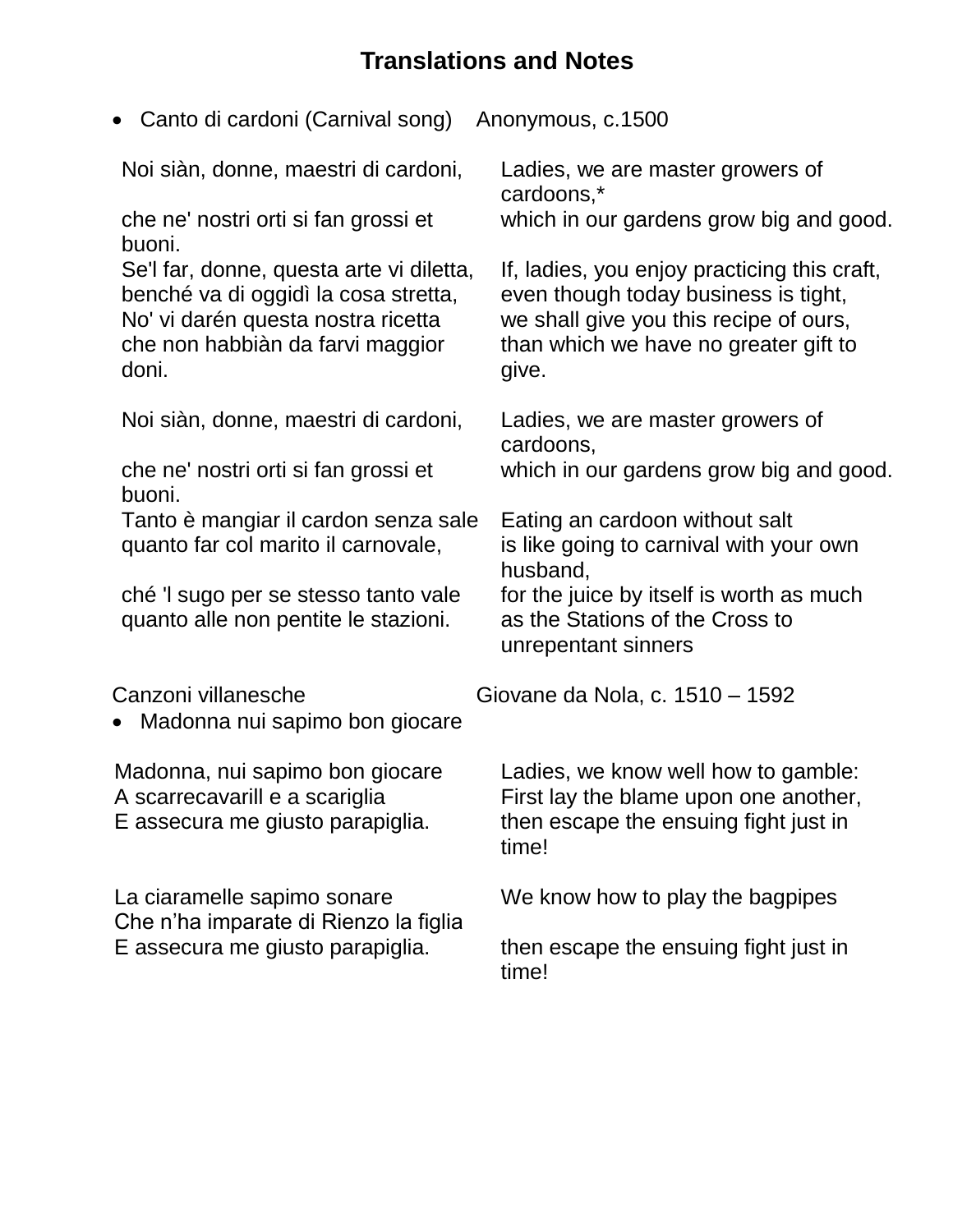| • Medici nui siamo                                                                                                             |                                                                                                       |
|--------------------------------------------------------------------------------------------------------------------------------|-------------------------------------------------------------------------------------------------------|
| Medici nui siamo, o donne belle<br>Con radiche sanamo le ferite                                                                | We are doctors, oh lovely ladies,<br>And we have both large and small roots<br>to make our incisions. |
| Su, su, su, su citelle<br>Se havite el tempo mo non lo perdite.                                                                |                                                                                                       |
| Per le ferite larghe e strectolelle<br>Radiche grosse et piccole haverrite<br>Su, su, su, etc.                                 |                                                                                                       |
| Two early dances<br>• L'arboscello ballo Furlano<br>• Ballo Francese                                                           | Don Giorgio Mainerio, c. 1545 – 1582                                                                  |
| <b>Canzoni villanesche</b><br>Cingari simo                                                                                     | Giovane da Nola, c. 1510 – 1592                                                                       |
| Cingari simo venite a giocare.<br>Donna a la coriola de bon core<br>Quelle dentro quelle fore<br>Quando e dentro ha piu sapore | Come into the circle and let's gamble,<br>Everyone, both indoors and out.                             |
| Se noi perdiamo pagamo un carlino<br>Et se perdite voi pagate il vino                                                          | If we lose, we'll pay you a penny,<br>And if you lose, you have to pay us with<br>wine.               |
| Quelle dentro, etc.                                                                                                            |                                                                                                       |
| • Tri ciechi siamo                                                                                                             |                                                                                                       |
| Tri ciechi siamo povr' in amorati<br>Privi di luc' e senza alcun conforto                                                      | We are three poor blind men in love,<br>Deprived of light and without any other<br>comfort.           |
| Cosi quel crud'Amor sia fatto torto<br>Per esser fragli amanti nui sgraciati                                                   | Here is how love has twisted us,                                                                      |
| O donne belle vegavi pietade<br>de far agli orbi qualche caritade<br>De una elimo sina poveri orbi                             | Lovely ladies, have pity!                                                                             |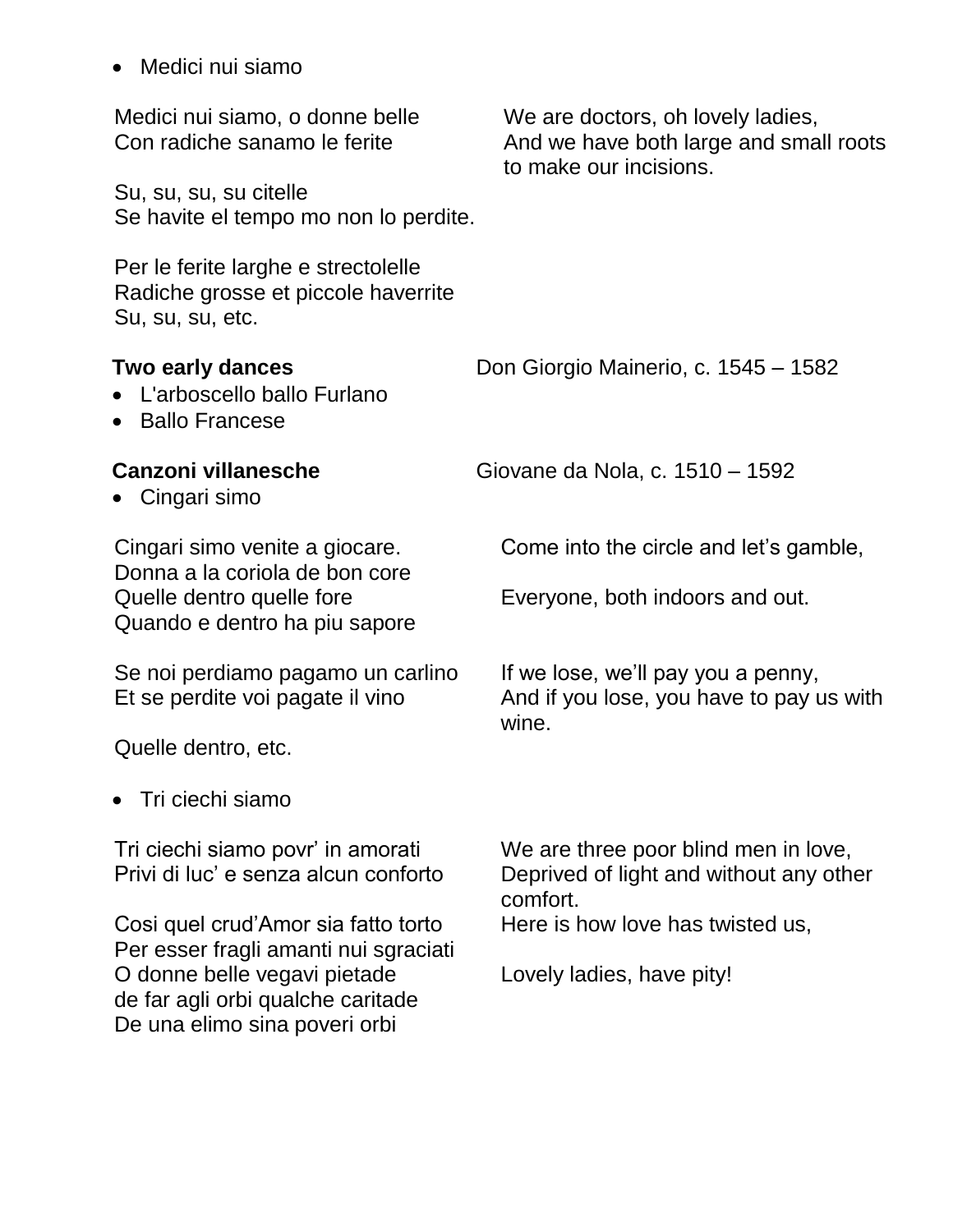### **Two frottolas**

Non e tempo d'aspettare There is no time for waiting, ogni cosa variare expression and the Everything changing.

che non duran le viole, that violets do not last, e la neve al caldo sole and snow in hot sun sole in aqua tironare. Will turn to water.

Dimmi un poco che vuol dire Tell me what it means? S'io ti miro, ti nascondi If I look at you, you hide S'io ti seguo, vuoi fuggire If I follow you, you want to escape

il gran dolore ch'io patisco per amarti con gran fe, con gran dolore

E s'io son tuo servitore, e per te voglio morire Nel mi martire i tuoi sguardi sono ad

altra parte intenti Nel parlarti a ben ch'io tardi la mia voce

Per non senti or se i cieli sono contenti ch'io ti deggi ognor seguire

Dimmi un poco che vuol dire Tell me what it means?

- Animoso
- Moschetta

• Non e tempo Marchetto Cara, 1465 – 1525

Quando se ha bonaza o vento, when there is good fortune and a fair wind; Che su vede in un momento For we see in a single moment,

Se tu sali, fa pur presto, If you seek to rise, do it now, lassa dire chi dir vuole; let anyone speak who wishes to; questo è noto e manifesto, still, it is clear and widely known,

• Dimmi un poco che vuol dire Michele Pesenti, c.1470 – c.1524

S'io ti parlo non rispondi If I speak to you, you do not answer Io ti miro per mostrarti nel mio volto I try to catch your glance to show you my face That is full the pains that I suffer in order to love to you with great faith and with great pain Because I am your servant and wish to die for you In my martyrdom your piercing glances have the opposite effect In speaking to you, my voice is halting and do you not feel that heavens smile if I

were to follow you always

**Two early dances** Franceso Bendusi, fl. ca. 1553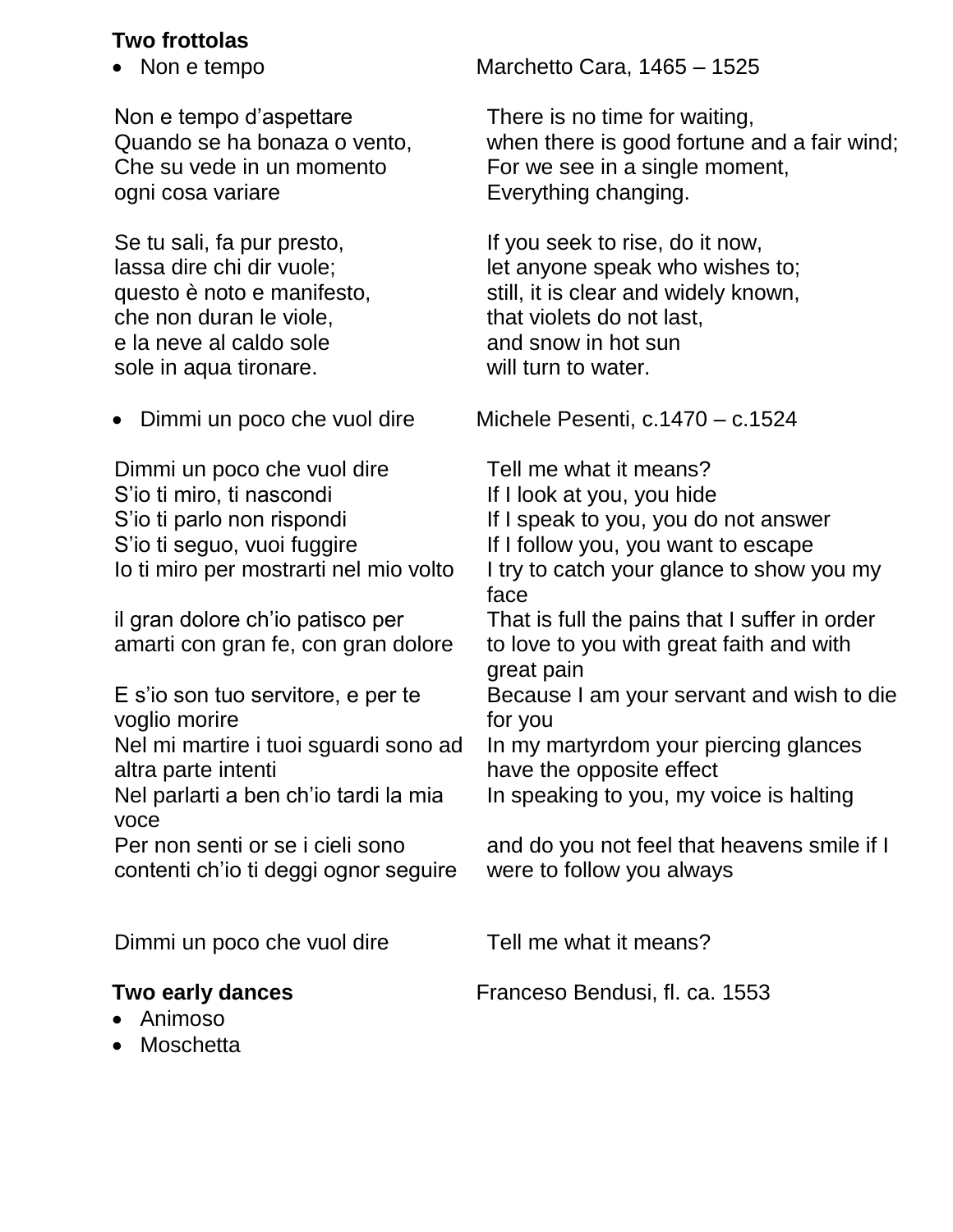### **Italian song and madrigal**

The title translates as "The sound of the bagpipes." The term "piva" was sometimes used for the crumhorn as well.

Lirum bililirum, li-lirum, lirum. Deh, di soni la sordina. Tu m'intendi ben, Pedrina,

Ma non già per il dovirum. Lirum bililirum, li-lirum, lirum. Deh, di soni la sordina,

Les ses anche t'vo miben E che t'son bon servidor, Ma t'aspet che l'so ben Ch'al fin sclopi per amor. Deh, non da plutat dolor, Tu sa ben che dig il virum. Lirum bililirum, li-lirum, lirum.

Ta recordet quant tme des Ta tua fé, si alegrament, E cha Ivagnel tmgiures De volim per to servet. Mi per litra incontinet At resposi cum suspirum. Lirum bililirum, li-lirum, lirum.

O tiente alora, Tu mi dai troppo tormento, Dolce a cara mia signora. Da me almen qualche contento, Che alquanto mi ristora.

• Tentalora (instrumental) Anonymous, 16th cent

Lirum bililirum, li-lirum, lirum. Ah, there sounds the muted instrument. You hear me well, Pedrina (little stony heart) --and not just out of duty. Lirum bililirum, li-lirum, lirum. Ah, there sounds the muted instrument.

I have loved you for six years and been a good servant to you, but I've been waiting for you so long that I shall end by bursting with love. Ah, don't give me more grief; you know well that I speak the truth. Lirum bililirum, li-lirum, lirum.

You remember when you gave me Your trust, so cheerfully. And swore to me by the Evangel That you wanted me for your servant. My letter was met At once with a sigh. Lirum bililirum, li-lirum, lirum

• Tentalora (vocal) Anonymous, 16th cent

### O stay!

You give me too much torment, Gentle (though it be) – ah! Beloved lady, Give me at least some happiness, To restore me a little.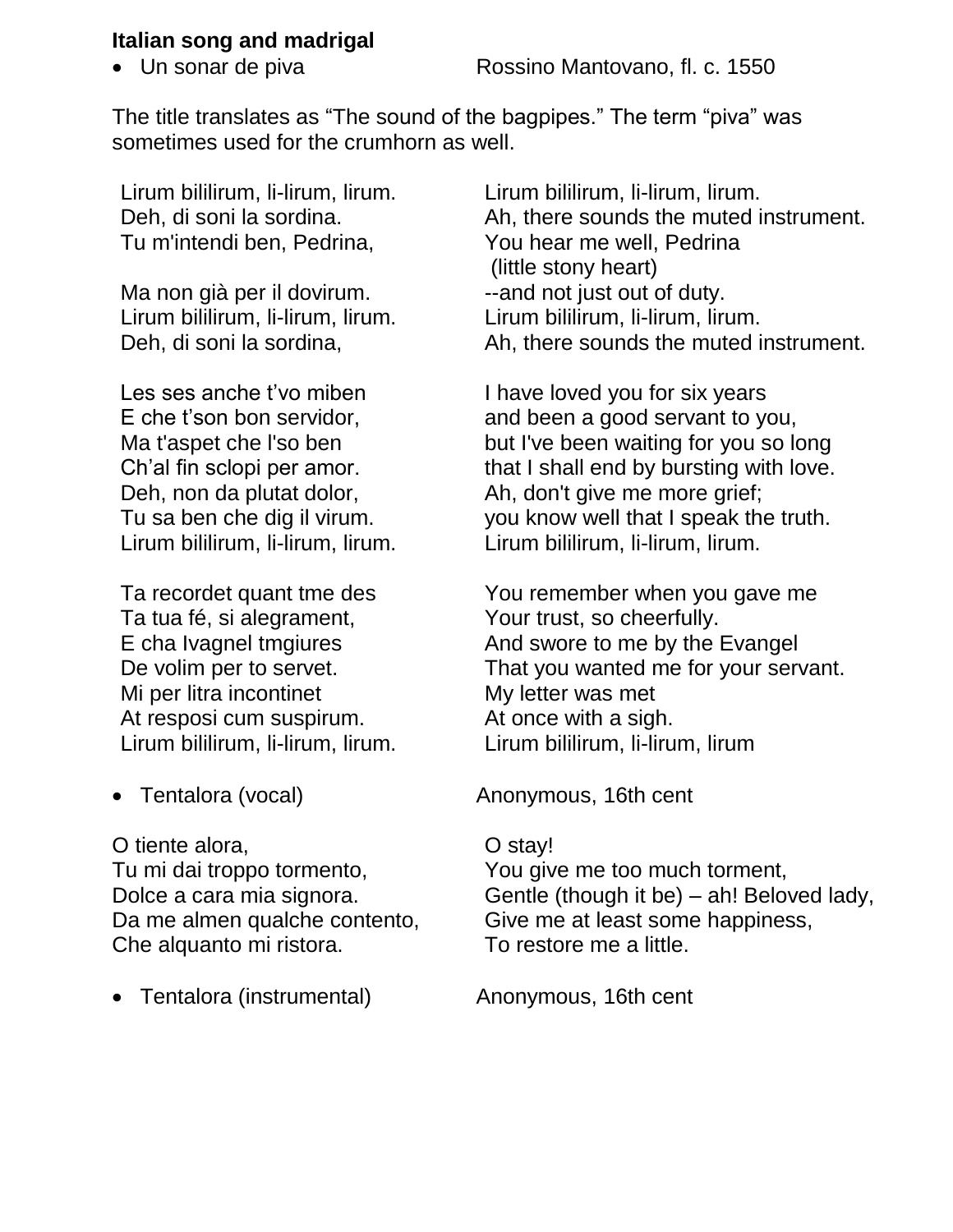Ecco mormorar l'onde e tremolar le fronde a l'aura mattutina e gl'arborselli e sovra i rami i va gh'augelli cantar soavemente e rider l 'oriente Ecco già l'al b'appare e si specchia nel mare e rasserena il cielo e imperla il dolce gielo e gl'alti monti indora. O bella e vagh' aurora l'aurora e tua messagiera e tu de l'aura ch'o gn'arso co ristaura.

• Il diletto moderno per introduzzione

Il Moderno Diletto tutti invita a un'opera di gusto e favorita

Chi brama avere spasso e piacere, per un tantino entri al festino.

Giovani amanti tra suoni e canti; innamorate, conessi entrate! Di bella umori s'udran furori, in buona vena, avanti cena. Scherzi, ballate con mascherate; trattenimenti, sispiri ardenti; feste, allegrezze e contentezze s'hanno a sentire. Torniamo a dire: chi brama avere spasso e piacere per un tantino resti al festino!

Ecco mormorar l'onde Claudio Monteverdi, 1567 – 1643

Hear the murmuring of the waves and the trembling of the fronds in the golden morning with the shrubbery and above the branches I go with the birds singing sweetly and the laughing sky. Note how the dawn appears and is mirrored in the sea and brightens the heavens. impearls the sweet dew, and all the mountains gilds. Oh beautiful and charming dawn The dawn is your harbinger and in you the golden thirsting heart is restored.

**Selections from "Festino"** Adriano Banchieri, 1567 – 1634

Modern Pleasure invites everyone to a work designed to please and find favour

To all those who want sport and pleasure for a while come to the entertainment. Music and songs for young lovers; and let their girlfriends come, too! You'll hear bawdy jokes from young Comedians in full flow before dinner. Wisecracks, songs and imitations; Diversions and yearnings of love; Jollifications and frolics are to be heard. We say again: To all those who want sport and pleasure for a while now for the fun and games!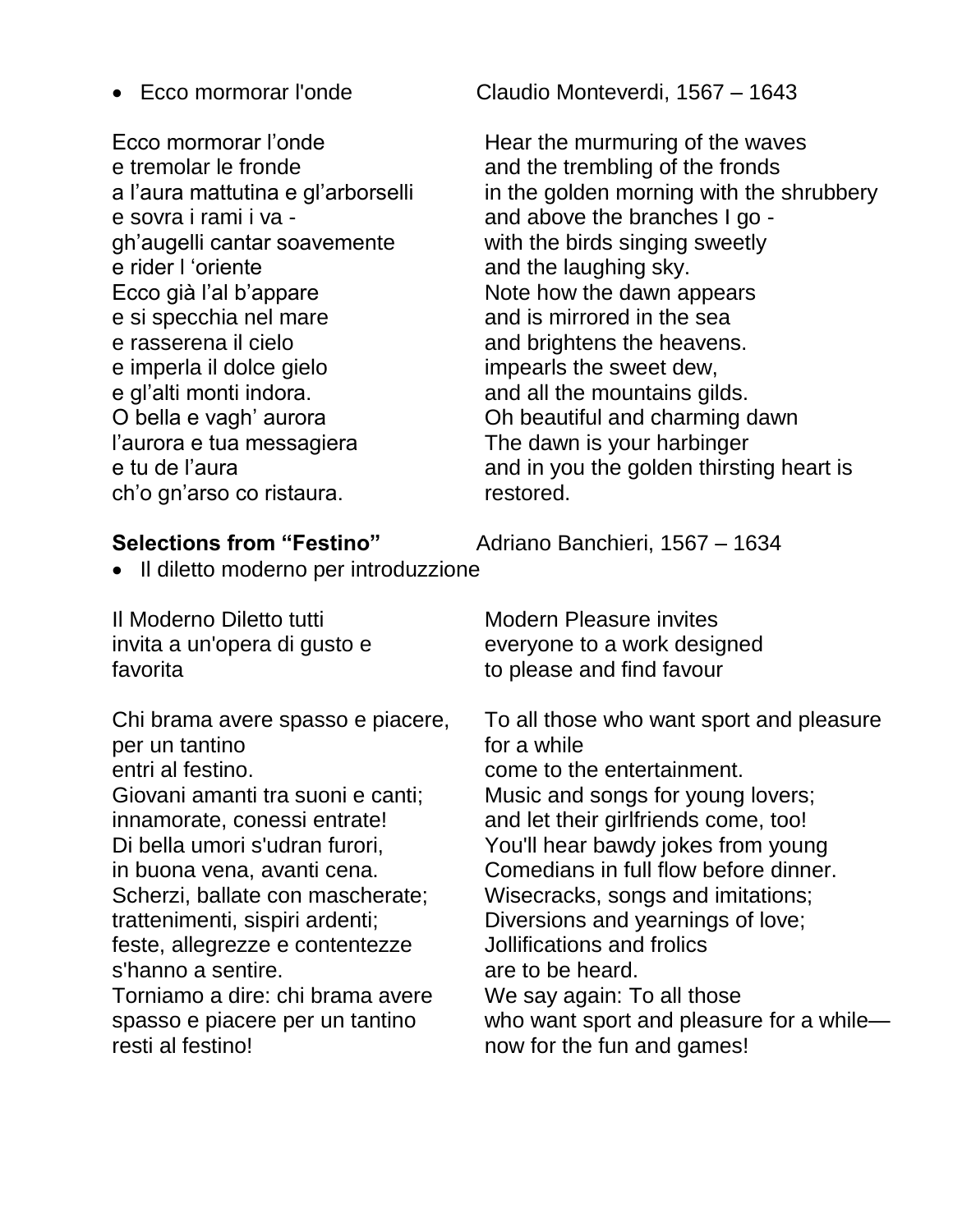Mascherata di Villanelle

III. Mascherata di villanelle Canta un'ottava rima molto bella, col biobò a la lira una zitella

—Biobo' bio o Scaccia pensieri Bio biri beu ba beu bi bio bi bio biri bio ba beu bi bio!

—Lira

Lì liron liron liron lì lì liron lì liron liron liron lì!

—Zitella cantatrice

Ciascun mi dice che son tanto bella, che sembro la figliuola d'un signore.

—Refrain

—Zitella cantatrice

Chi mi somiglia a la Diana stella, chi mi somiglia al pargoletto Amore.

—Refrain

—Zitella cantatrice

Tutto il contando ornor di me favella, chè di bellezza porto in fronte il fiore.

—Refrain

—Zitella cantatrice

Mi disse ier mattina un giovinetto: perchè non ho tal pulce nel mio letto?

—Refrain

Mascherata d'Amanti

VI.Mascherata d'Amanti Entrano sul Festin tutti d'accordo, con un liuto in tuon dell'arpicordo

Tronc tronc tronc tronc di run din din din Troc troc to ron tron ton di ri den den den

III. The masquerade of the peasant girls A verse in classic metre is sung by an old maid, with jaw harp and lyre accompaniment

—Jaw harp

Bio biri beu ba beu bi bio bi bio biri bio ba beu bi bio!

 $-$ l ira

Lì liron liron liron lì lì liron lì liron liron liron lì!

—Maid

Everybody tells me I'm good looking, like the daughter of a lord.

—Refrain

—Maid

Some say I'm like the star Diana, and some say I'm like little Cupid.

—Refrain

—Maid

It's known throughout the country that my face has so much beauty.

—Refrain

—Maid

A young man said to me yesterday: Why don't I have such a creature (a little flea) in my bed?

—Refrain

VI. Lovers' masquerade They all arrive at the entertainment with a lute in tune with a harpsichord

Tronc tronc tronc tronc di run din din din Troc troc to ron tron ton di ri den den den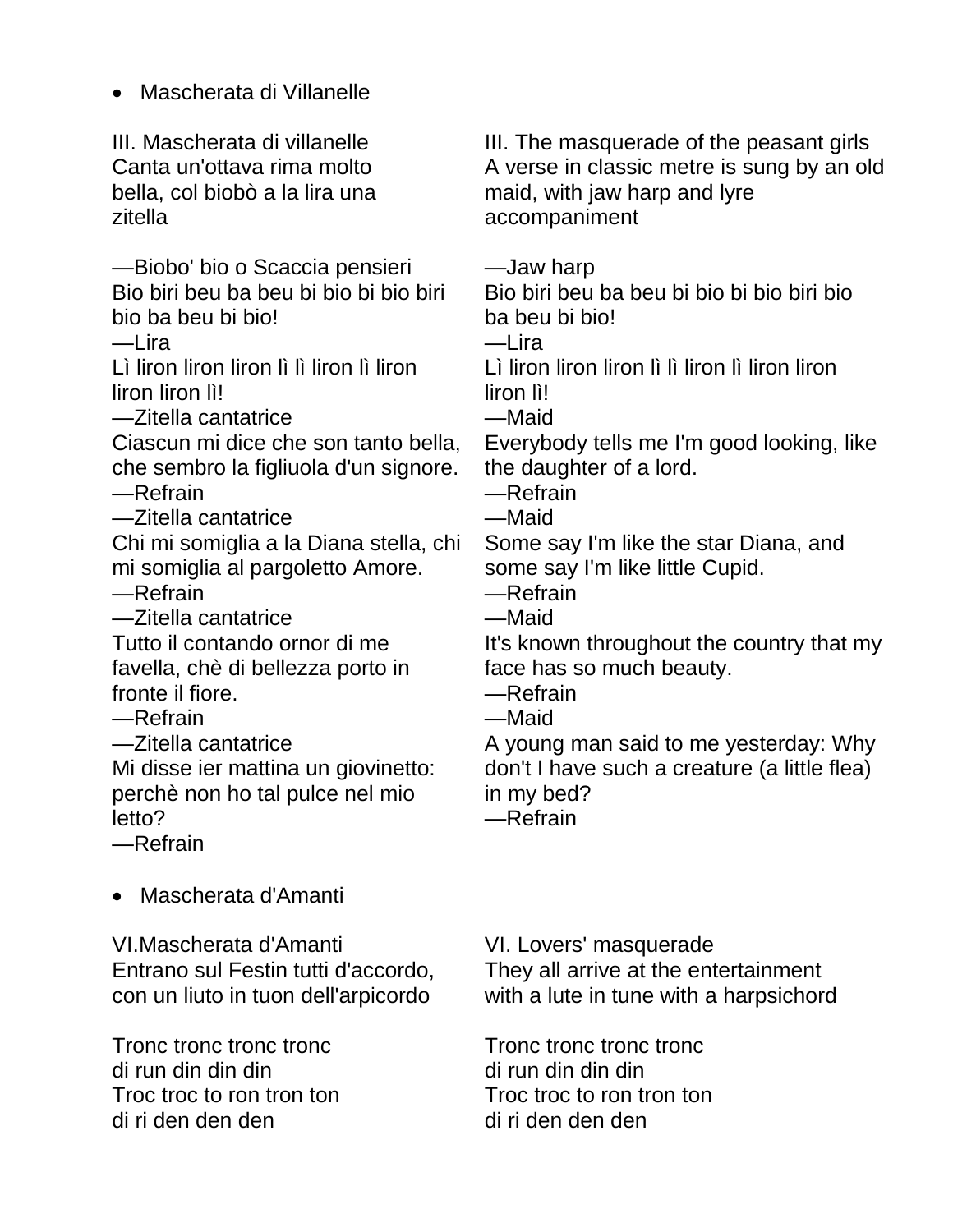Contraponto bestiale alla mente

XII.Contrappunto bestiale alla mente Un cane, un cucco, un gatto e un chiù,per spasso, far contrappunto a mente sopra un basso.

Fa la la la Cucco: —Cucù cucù Chiù: —Chiù chiù Gatto: —Miau miau Cane: —Babau babau

XII. The animals sing in counterpoint A dog, a cuckoo, a cat and an owl have fun improvising counterpoint on a mock liturgical cantus firmus.

Fa la la la Cuckoo: —Cuckoo, cuckoo Owl: —Toowit, toowoo Cat: —Miaow miaow Dog: — Bow wow

Gli Festinanti

XVII. Gli Festinanti Con voce assai brillante edasinina – si sente una bell'aria alla norcina.

O o o to no no no! Non comprarendo qui più mascherate, Since we have no more masquerades, sarà ben fatto ritirarsi a cena. O o o to no no no! Sendo tre già certo sonate, però accostiiamci tutti in buona vena. let's go there heartily. O o o to no no no! Laviamoci le man, chè l'insalate già son condite e di vivande piena. O o o to no no no! Ecco la mensa; noi, per un tantino, cantiamo: viva viva il bel festino! O o o to no no no!

XVII. The revellers With a sharp brilliance of tone—like the braying of a donkey—we are treated to a lovely song in the style of a butcher

O o o to no no no! let us go in to dinner. O o o to no no no! Since it has now struck three o'clock, O o o to no no no! Let's wash our hands: the salads are already made and there's plenty more. O o o to no no no! Here's the table; let us sing: "Long live, long live great feasting!" O o o to no no no!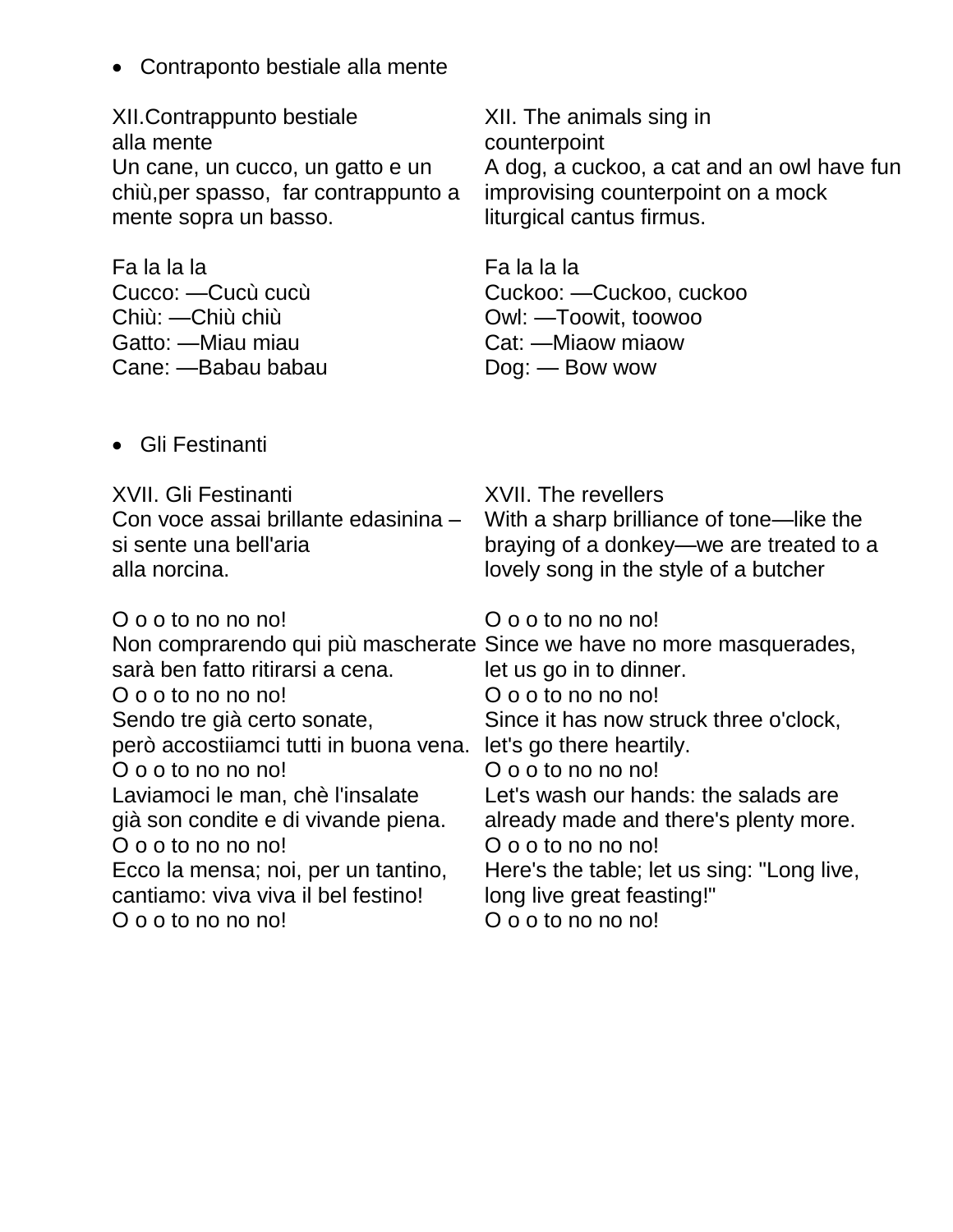### **English song and dance from court to the streets**

- Faerie Round (instrumental) Anthony Holborne, fl.1584 1602
- The silver swan Crlando Gibbons, 1583 1625

The silver Swan, who, living had no note, When death approached unlocked her silent throat Leaning her breast against the reedy shore, Thus sung her first and last, and sung no more: "Farewell all joys, o Death come close mine eyes, More geese than Swans now live, more fools than wise."

• Earl of Essex galiard John Dowland, 1563 – 1626

### **Soldiers, ships, and tobacco**

• We be soldiers three Thomas Ravenscroft,

c.1590 – c.1633

We be soldiers three, Pardonnez moi, je vous en prie, Lately come forth from the Low Country, With never a penny of money.

Here, good fellow, I drink to thee, Pardonnez moi, je vous en prie, To all good fellows wherever they be, With never a penny of money.

And he that will not pledge me this, Pardonnez moi, je vous en prie, Pays for the shot, whatever it is, With never a penny of money.

• Tobacco is like love Tobias Hume, c.1569 – 1645

Tobacco, tobacco, Sing sweetly for tobacco! Tobacco is like love, o love it, for you see I will prove it.

Love maketh lean the fat men's tumour – So doth tobacco. Love still dries up the wanton humour – So doth tobacco. Love makes men sail from shore to shore – So doth tobacco. 'Tis fond love often makes men poor – So doth tobacco. Love makes men scorn all coward fears – So doth tobacco. Love often sets men by the ears – So doth tobacco!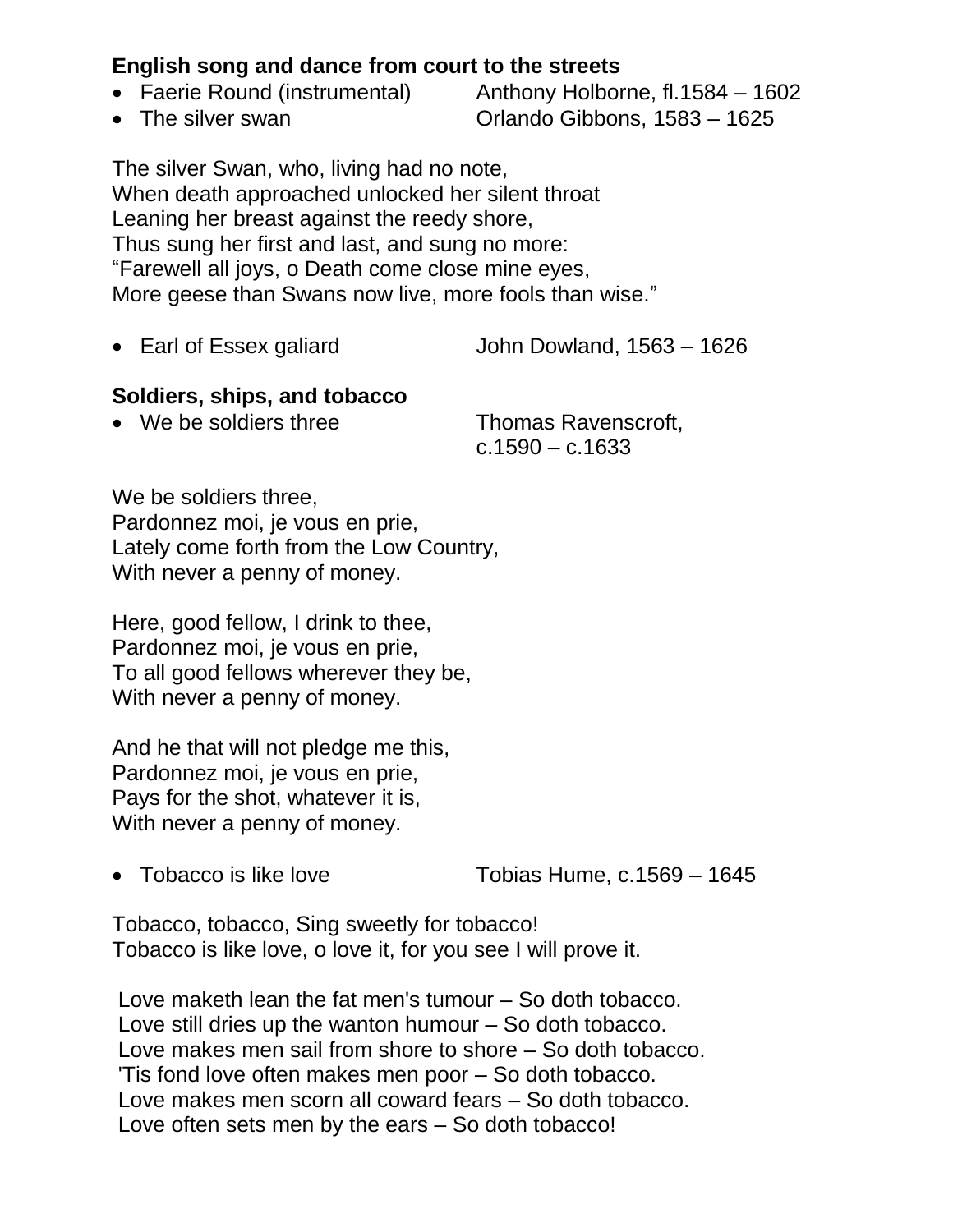Tobacco, tobacco, sing sweetly for tobacco! Tobacco is like love, o love it, for you see I have proved it.

O metaphysical tobacco Michael East, 1580 – 1648

O metaphysical Tobacco, Fetched as far as from Morocco, Thy searching fume, Exhales the rheum, O metaphysical Tobacco.

• We be three poor mariners Ravenscroft, c.1590 – c.1633

We be three poor mariners, newly come from the seas. We spend our lives in jeopardy, while others live at ease. Shall we go dance the round, around? Shall we go dance the round? And he that is a bully-boy, come, pledge me on this ground!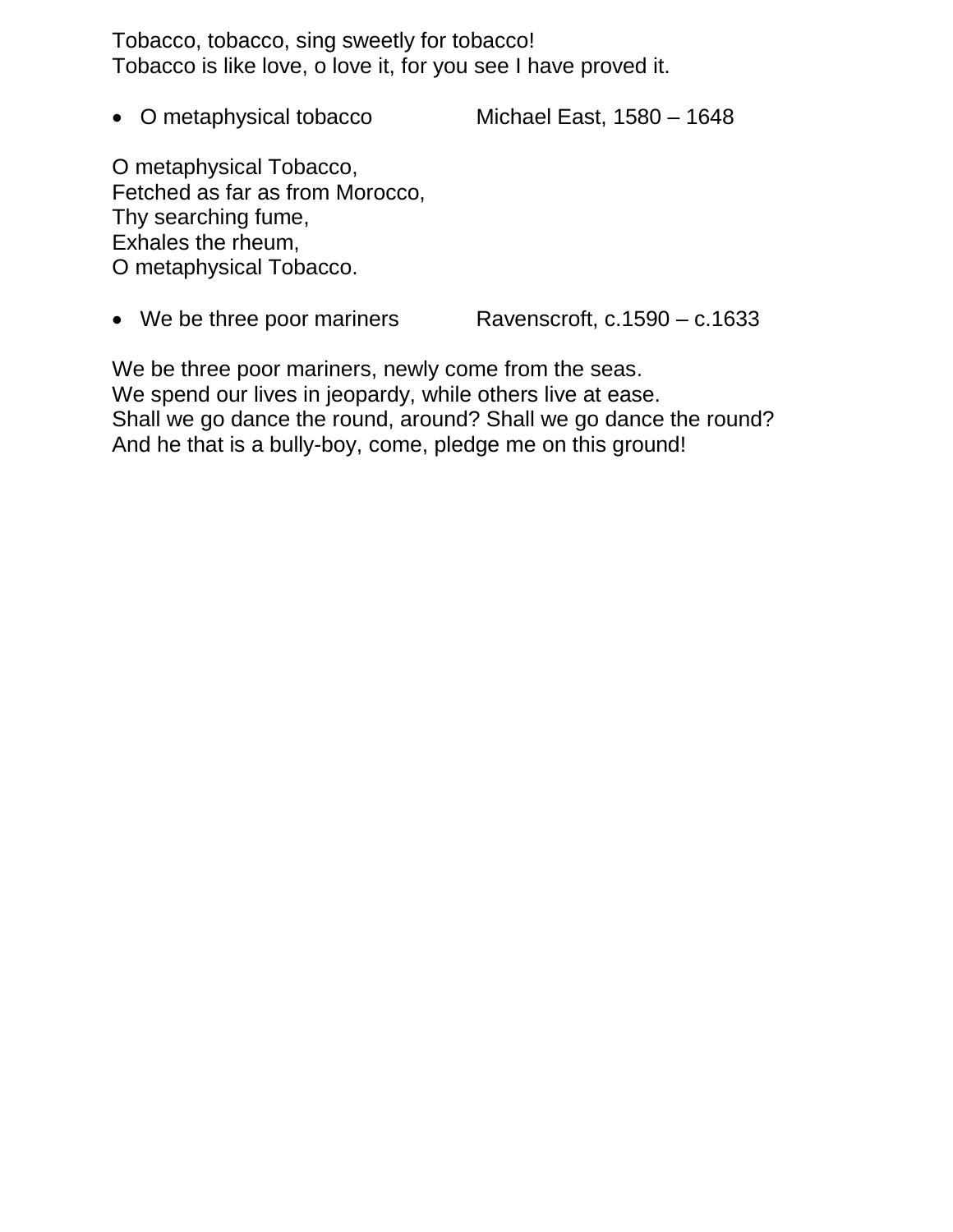## **The Instruments and Instrumentation**

Special thanks to Dr. Ed Harris and San Jose State University School of Music and Dance for access to the early instrument collection.

Many early music groups use only modern copies of medieval and Renaissance instruments (very few working instruments survive past the 17th or 18th centuries), but Camerata California also uses such instruments as the modern guitar to recreate the sound and spirit of the era.

Few published works of the 16<sup>th</sup> century and earlier included specifics of orchestration. We can, however, make educated guesses based on written and visual evidence . Sources indicate that brass instruments such as cornetto and sackbut were typically grouped with voices; lute with viols; and crumhorns with shawms and sackbut. The style of music also tells us what instruments are appropriate. For example, viola da gamba can swell in volume and sustain notes for an expressive vocalistic line. A lute can play rapid florid parts, but cannot sustain long tones. Recorders and capped reed instruments sound good played in consorts, or mixed with other instruments, but they have limited range of volume. We can also look to the composer and country of origin, since real and distinct regional styles of performance were evident in 16<sup>th</sup> century Europe, including differences in local preference of instruments and style of singing.

**Crumhorn** (or krumhorn)–The word crumhorn means literally "curved horn." The instrument has a double reed covered by a cap so that–unlike the oboe or bassoon–the reed isn't touched directly. They are the earliest (c.1500-1620) and by far the most common of the reed-cap instruments. Although the shape and sound might be unusual (sometimes "kazoo" comes to mind), the musical life of the crumhorn was a serious one, and they were often played in consorts like recorders.

**Cornamuse**–The cornamuse is a relative of the crumhorn. It has a reed-cap like the crumhorn, but is straight and has a much softer and sweeter sound.

**Recorder**–Wind instruments such as flutes and recorders are very old indeed. Recorders started to look more or less like their modern counterparts in the Middle Ages, and began to be made in several different sizes and ranges by the 14<sup>th</sup> century. Recorder playing had achieved a high degree of technical accomplishment by the 16<sup>th</sup> century, and a wide range of sizes offered a number of separate consorts within the recorder family.